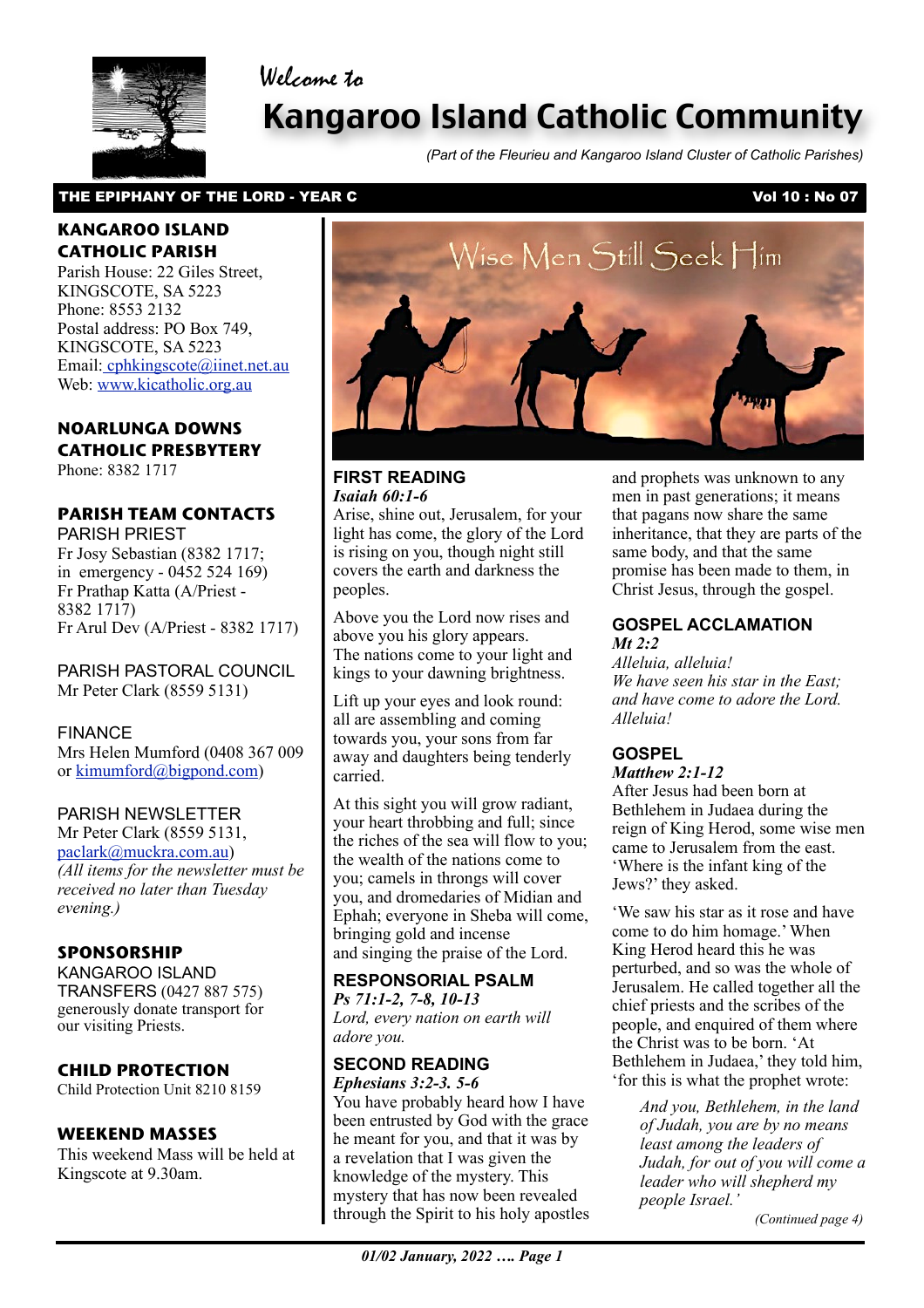

### **Bulletin Board**

**PLEASE KEEP THESE PEOPLE IN YOUR PRAYERS Sick:** Bill Roestenburg, Peter Weatherstone, Melanie Howson

**January anniversaries:** Eunice Airton, Eileen Bateman, Dorothy Brook, Monica Buick, May Cairney, Dominic Cash, Maureen Dunn, Marlene Cummins, Pauline Deegan, Jim Dodgson, Lucy Edwards, Colin Fahey, Margaret Flemming, Ralph Florance, Catherine Glynn, Alec Goodwin, Edward Hughes, Ida Jackson, Christina James, Jack Kindellan, Ettie McDonald, Irene Northcott, Ottaviano Orsi, Marj Phillips, Una Reynolds, George Rowen, Ann Smith, Sheila Tabor, Lorraine Laher-Storfer, Mary Weatherstone, ... And all the faithful departed.

*Please pray for all the faithful departed and may all our sick parishioners, relatives and friends know the healing love of Christ.*

ఆ<del>≵⊀⊹⊁≸</del>≡

| <b>ROSTERS</b> |           |           |            |
|----------------|-----------|-----------|------------|
|                | Comm      | Reader    | Cleaning   |
| 2/1            | M Glynn   | W Bennett | C Berden   |
| 9/1            | A Gibbs   | M Slagter | A Bevan    |
| 16/1           | K Hammat  | A Clark   | A Bevan    |
| 23/1           | M Slagter | S Semler  | K Brinkley |
| 30/1           | P Bennett | A Gibbs   | K Brinkley |

#### **COVID Marsha**l

 $2/1$  P Bennett 9/1 A Clark 16/1 M Slagter 23/1 W Bennett 30/1 H Mumford

#### **PRIEST ROSTER**

*(Often this roster changes if something unforeseen crops up)* 1/1 Fr Prathap 2/1 Fr Prathap

#### **PRAYER FOR HEALING**

The regular Prayer for Healing and Renewal gathering on Thursdays from 9.00am - 9.30am, will recommence on 6 January.

#### **CLERICAL APPOINTMENTS**

"I wish to communicate the following appointments I have made, all effective on the Feast of St Agnes, Friday 21st January, 2022

#### 1. **Vicar General**

After 12 years of sterling service as either Vicar General or Apostolic Administrator's Delegate, Fr Philip Marshall has asked to be relieved of that role. I understand his request and am happy to accede to it. I take this opportunity to thank Philip for the manner in which he has, unstintingly, fulfilled these roles, often under difficult circumstances, yet always with generosity, compassion and wisdom. Thank you immensely Philip. A suitable opportunity will be found to thank him more formally at a later date.

I appoint Fr Dean Marin, hitherto Parish Priest of Mount Gambier and Millicent Parishes, as my new Vicar General.

In addition to this role I have asked Fr Dean to coordinate the Vocations Team

- **2. Murray Bridge, Murray Mallee & Mallee Border:** As Administrator of these three Parishes I appoint Fr Philip Marshall. For the time being Fr Philip will retain his present residence and commute between his home and the Parish as required.
- 3. **Payneham:** Fr Allan Winter PP has asked to be relieved of the role of Parish Priest of Payneham. I accept his request to move to lesser duties.

As the new Parish Priest Payneham I appoint Fr Michael Romeo, hitherto Parish Priest of Penola to this role.

In addition to this role as Parish Priest of Payneham I have asked Fr Michael to take on a mission of studies to begin preparations to study for a licentiate in Canon Law.

- 4. **Mount Gambier & Millicent**: As the new Parish priest of Mount Gambier & Millicent, I hereby appoint Fr Peter Zwanns, hitherto Parish Priest of Brooklyn Park-Richmond.
- 5. **Brooklyn Park-Richmond:** As Parish Priest of the Parish of Brooklyn Park- Richmond, I appoint Fr Long Hai, hitherto Assistant Priest, Croydon Parish.
- 6. **Penola:** As Parish Priest of the Parish of Penola, I appoint Fr Arul Dev, hitherto Assistant Priest at Noarlunga/Seaford and Willunga.
- 7. **Noarlunga-Seaford & Willunga:** I appoint as Assistant Priest of Noarlunga/Seaford and Willunga, Fr Dominick Okwadha, hitherto Assistant priest at Brighton and Hallet Cove
- 8. **Brighton and Hallett Cove**: I appoint as Assistant priest of Brighton and Hallett Cove Fr Prathap Katta hitherto Assistant Priest at Noarlunga Seaford and Willunga.
- 9. **Kangaroo Island**: I have transferred Pastoral Care of the Parish of Kangaroo Island from Noarlunga-Seaford Parish to henceforth be administered by the Cathedral Parish, Adelaide.
- 10. **Cathedral Parish of St Francis Xavier**: I appoint Deacon Paul Crowe to the staff of the Cathedral Parish.

 *+Patrick O'Regan Archbishop of Adelaide*

#### **DESMOND TUTU**

South African Anglican Bishop and theologian died on 26 December. During his life he was widely praised for his anti-apartheid activism, receiving a range of awards, including the Nobel Peace Prize.

One of his best-known quotes:

*• When the missionaries came to Africa they had the Bible and we had the land. They said "Let us pray". We closed our eyes. When we opened them, we had the Bible and they had the land.*

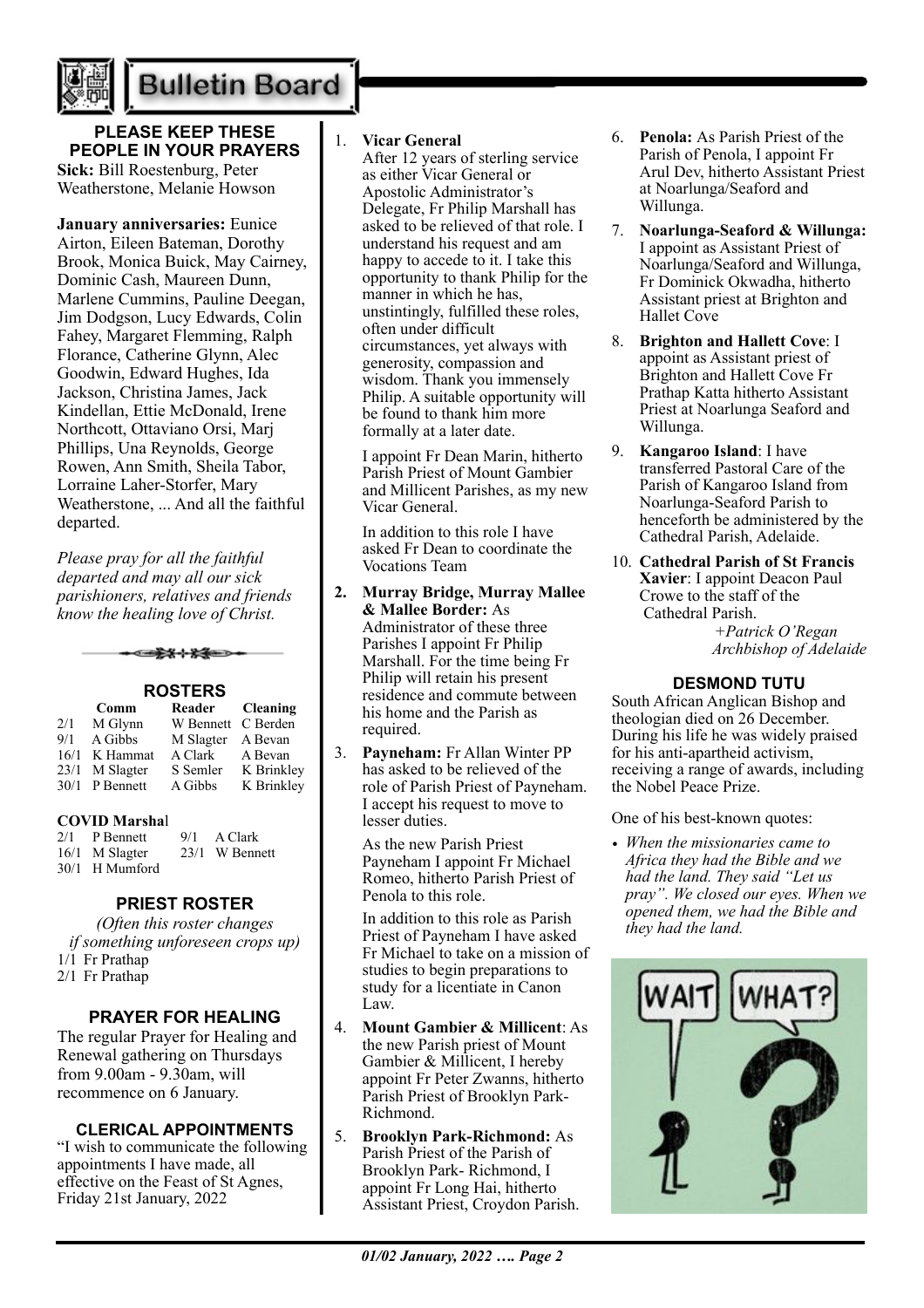

## **Ron Rolheiser column**

*Ronald Rolheiser, a Roman Catholic priest and member of the Missionary Oblates of Mary Immaculate. He is a community-builder, lecturer and writer. His books are popular throughout the English-speaking world and his weekly column is carried by more than sixty newspapers worldwide*

#### **MY TOP 10 BOOKS FOR 2021**

I'm not a literary critic, nor pretend to be. Simple fact, I don't read enough. A busy, pressured life affords me only some smaller windows of time within which to read anything that's not directly related to my ministry. Nonetheless, I try to be faithful to a discipline I set for myself years ago, namely, to read eight to ten pages every day from a book (magazines and newspapers don't count). In a normal year that adds up to some three thousand pages.

Among the books I read this past year, which would I most recommend? What's my list for 2021?

*Among non-fiction books,* books on spirituality, human growth, and personal transformation, I recommend the following books:

- 1. *Dorothy Day, On Pilgrimage, The Sixties – A Chronicle of faith and action through a decade of protest, idealism, and change,* by **Robert Ellsberg**. In recent generations, we haven't produced many Dorothy Days, namely, spiritual writers who have stood out so singularly for their personal engagement in both social justice and personal piety. Saints aren't always activists and activists aren't always saints. Dorothy Day was both. Robert Ellsberg lived with her during the last years of her life, is her literary executor, and has put together this wonderful collection of articles Dorothy wrote during the turbulent 1960's, a decade that spawned one of the most massive social and religious revolutions ever.
- 2. *Human(Kind) How Reclaiming Human Worth and Embracing Radical Kindness Will Bring Us Back Together,* by **Ashlee Eiland**. I bought this book as a gift for someone else and had the good sense of reading it first to see if it was true to its glowing reviews. It was, and more. This is a series of autobiographical essays by a young Afro-American woman who, for me, helps explicate how *the Sermon*

<del>-1140</del>

*on the Mount* might be lived today. An exceptional book! Struggling to be kind in an unkind world.

- 3. *Elderhood, Redefining Aging, Transforming Medicine, Reimagining Life,* by **Louise Aronson**. The title is a good synopsis of the book. A medical doctor working with elderly persons, Aronson challenges our health care system towards a deeper compassion and each of us towards a better understanding of aging.
- 4. *Still Christian, Following Jesus out of American Evangelicalism*, by **David Gushee**. This is an autobiographical account of Gushee's religious and academic journey, from an early (deep and authentic) conversion to Evangelicalism to how the voice of his own conscience eventually strained his relationship to that expression of Christianity, though not his relationship to Jesus. Anyone, of any denomination, who is struggling with his or her church, will profit from reading this book.
- 5. *Living Between Worlds Finding Personal Resilience in Changing Times,* by **James Hollis**. Psychology with a soul. No therapist can solve your problems, but he or she can help you find a bigger story that can give more meaning and dignity to your misery. This book does that.

**Among fiction books,** here are the books that touched me in 2021:

- 1. *Oscar and the Lady in Pink* by **Eric-Emmanuel Schmitt**. This is an older book (c2002), a short book, and a translation (from French). It's a collection of fictional letters that a dying young boy writes to God. Deceptive in simplicity and deceptive in depth. A worthwhile read.
- 2. *Payback,* by Mary Gordon. On principle, I read anything Mary Gordon publishes. She always has something important to share. This

book measures up. *Payback* is Mary Gordon writing about the cancer we call revenge and the consequences we pay for confusing catharsis with closure.

- 3. *Whereabouts,* by **Jhumpa Lahire**. Again, given her previous works, Lahire is an author I read on principle. This book is somewhat different in genre from her other works, but it doesn't disappoint. Someone once said that wisdom is distinct from knowledge in that wisdom is intelligence fused with understanding. That's Lahiri's signature trait, and this book bears that signature.
- 4. *Miss Garnet's Angel,* by **Salley Vickers**. Someone sent me this book while I was in recovery from a major surgery. It's a book about "miracles", not the kind where you walk on water, but the kind that is just as real, more meaningful, and more hidden within our normal lives.
- 5. *The Forest of Vanishing Stars,* by **Kristen Harmel**. A fictional account about a number of Jewish families trying to escape the Nazis by hiding in a deep forest. This story can seem a bit fantastical initially; but, though it's fictional, it's actually a composite account of the flight from the Nazis through this particular forest by a number of actual historical families.

The book you need to read finds you, and finds you at the time when you most need to read it. That's been true in my life. I'm not sure why these particular books found me this year, but they're the ones that I needed at this time in my life. Admittedly, they may not speak to you in the same way.

But, happy reading! Of these books, or of others!

*You can read, or download, Ron Rolheiser's weekly columns from his website at: [www.ronrolheiser.com](http://www.ronrolheiser.com)*